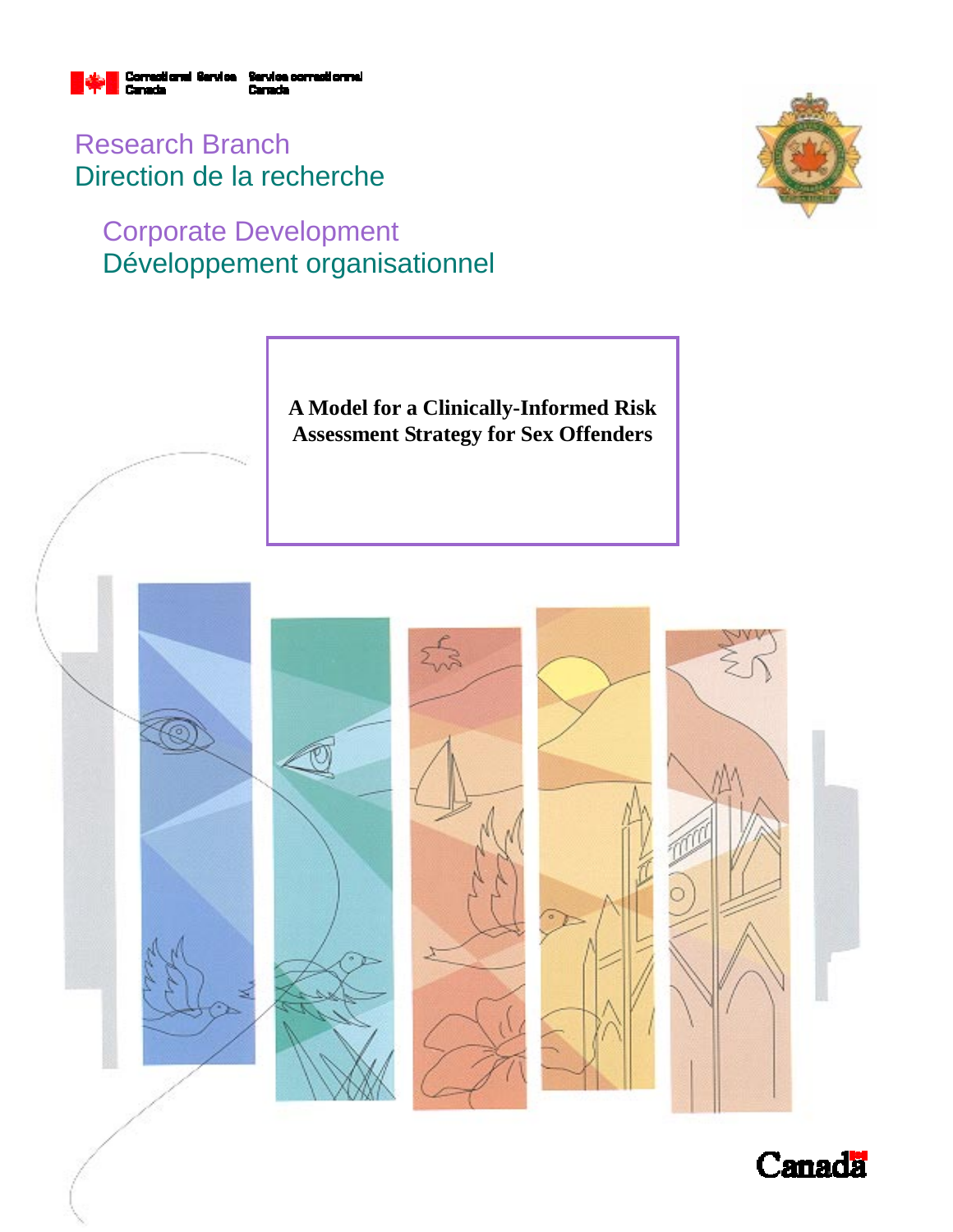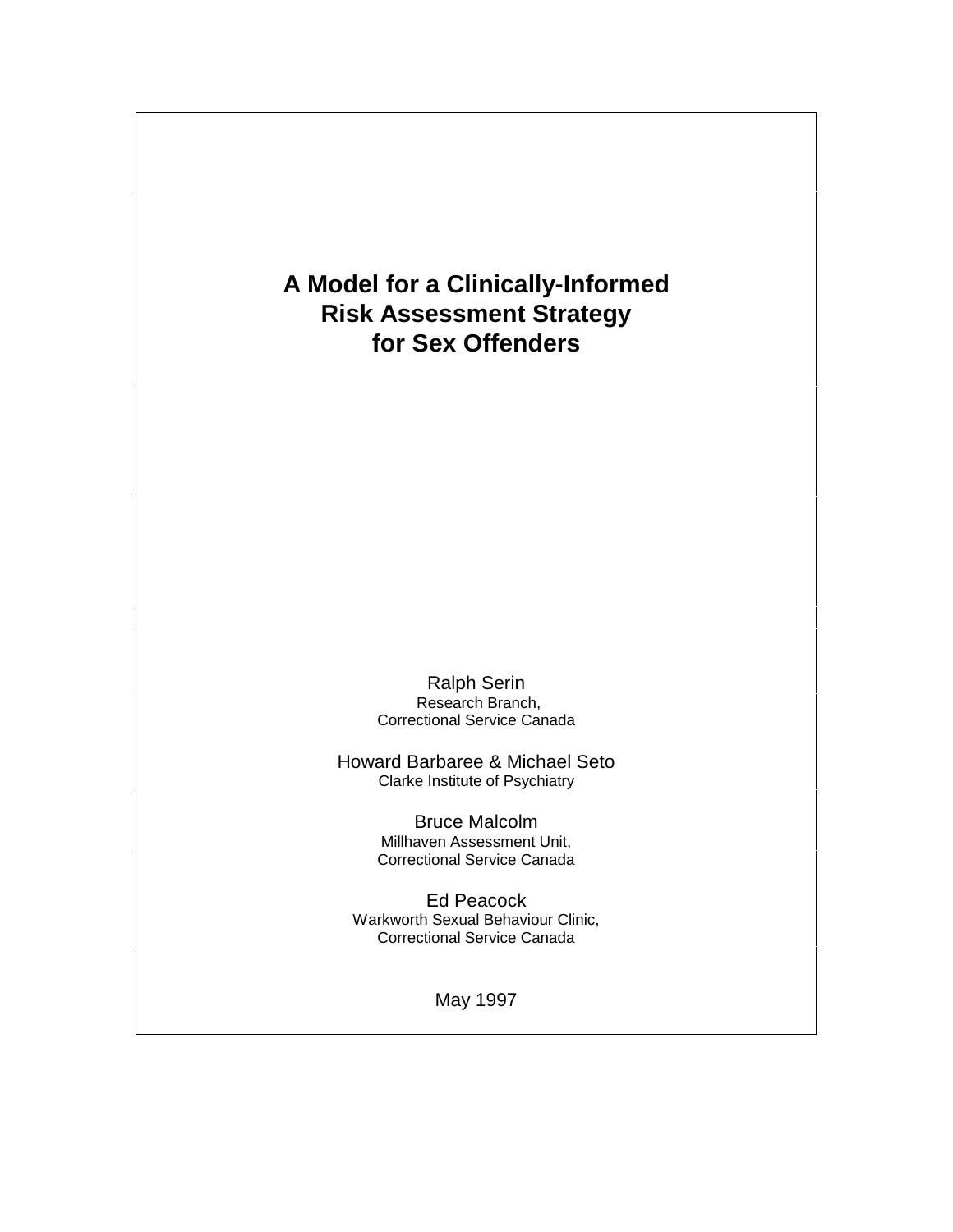#### **A Model for a Clinically-Informed Risk Assessment Strategy for Sex Offenders**

The assessment, treatment, and management of sex offenders has become a preoccupation of the criminal justice system. This has occurred despite relatively low rates of failure among released sex offenders relative to other violent offenders (Barbaree, Seto, & Maric, 1996; Hanson, Steffy, & Gauthier, 1993; Motiuk & Brown, 1996). This literature has also confirmed differential rates of failure for types of sex offenders. Further, number of prior victims and degree of harm in the sexual assault are also both related to risk for recidivism. Nothwithstanding such findings that sex offender assessment is becoming more sophisticated, there continues to be an acute concern regarding the assessment, treatment, and release of sex offenders. First, public concern has heightened about community safety, partly due to media attention given to a relatively few number of sensational sex crimes, principally committed by sexual predators, a distinct group of sex offenders. Such attention promotes the mistaken view that all sex offenders are alike ( such as at equal risk to commit such crimes). Second, legislators are attempting to ameliorate such concerns by developing new, stricter laws governing the sentencing and release of sex offenders (Bill C-55, Long Term Offender legislation). This is occurring in both Canada and the United States. Underlying some of these new laws is the presumption that a valid and accurate assessment strategy exists to determine who among convicted sex offenders merit severe restrictions of liberty. Third, the prevalence of sex offenders has increased markedly over the past decade to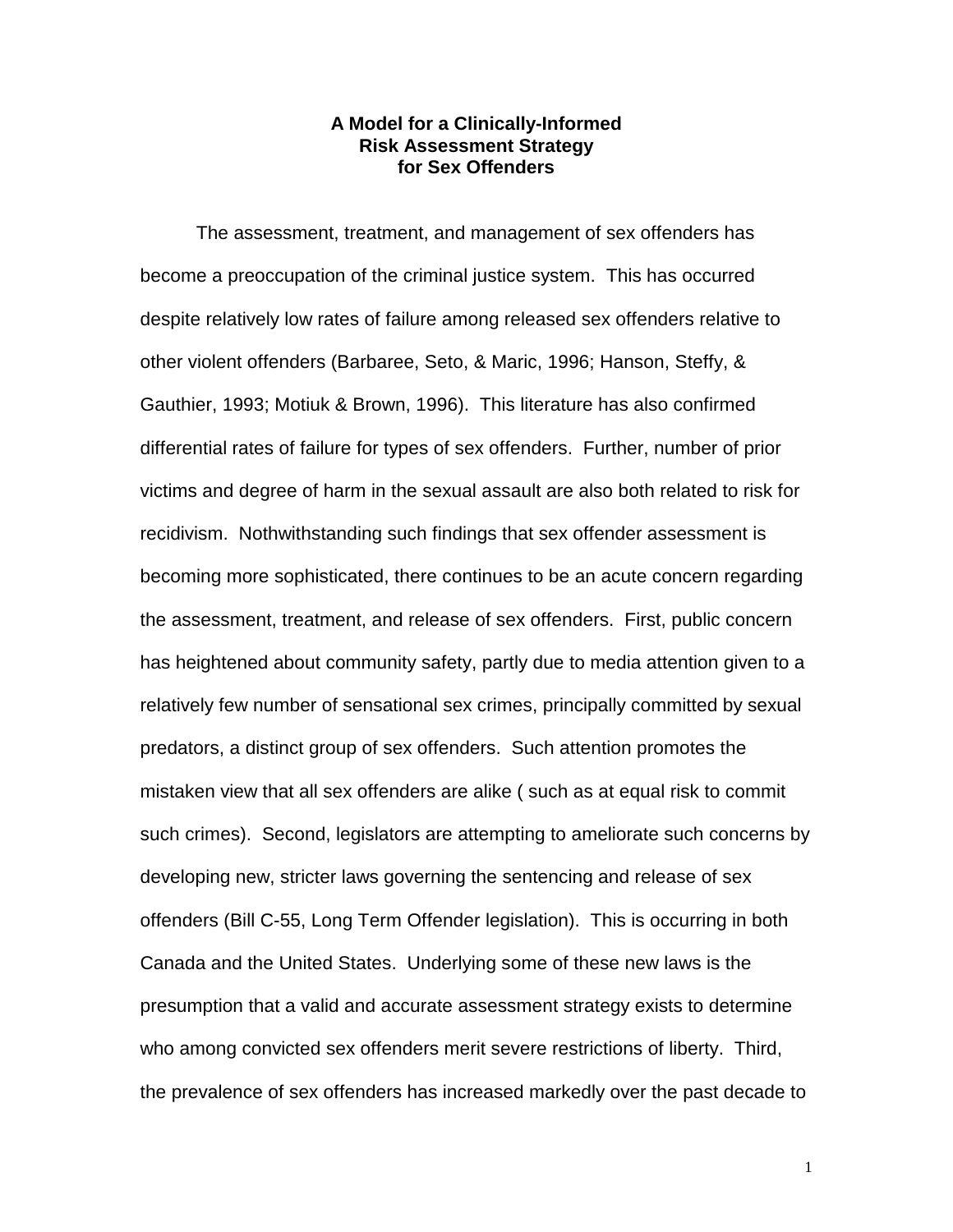the point where they represent 25% of all federally sentenced admissions (Motiuk & Belcourt, 1996). These combined issues necessitate a criminal justice response regarding both policy and resource allocation. The National Sex Offender Strategy (Correctional Service of Canada, 1996) represents the most recent endeavor to reflect contemporary practice in the assessment and treatment of sex offenders in the Correctional Service of Canada. Importantly, other jurisdictions are developing comparable guidelines (California Department of Mental Health, 1996; Colorado Sex Offender Treatment Board, 1996).

Given the prevalence of sex offenders, the community concern, and the resources invested in this special population, it is not surprising that views abound regarding the preferred management strategy. At the same time, competing perspectives regarding the utility of treatment, ideal sentence length<sup>1</sup>, and the use of prolonged incarceration in the form of detention, make consensus problematic (Quinsey, Rice, Harris, & Lalumiére, 1993; Marshall & Pithers, 1994). Pleasing one group by definition displeases another. In this way, management strategies are often viewed to be independent. We believe such an approach fails to appreciate: i) the marked heterogeneity among sex offenders regarding needs and risk, ii) that a differentiated strategy is preferred such that lower risk sex offenders are managed differently than high risk sex offenders, iii) multi-method assessment and re-assessment will be more effective than attempting to develop a single, one-time "ideal" approach for all sex offenders. Data from a standardized Offender Intake Assessment (OIA) implemented by the Correctional Service of Canada in November 1994 further

 $\overline{a}$ 

<sup>&</sup>lt;sup>1</sup> Average sentence length is 4 years and 3 months (Motiuk & Belcourt, 1996)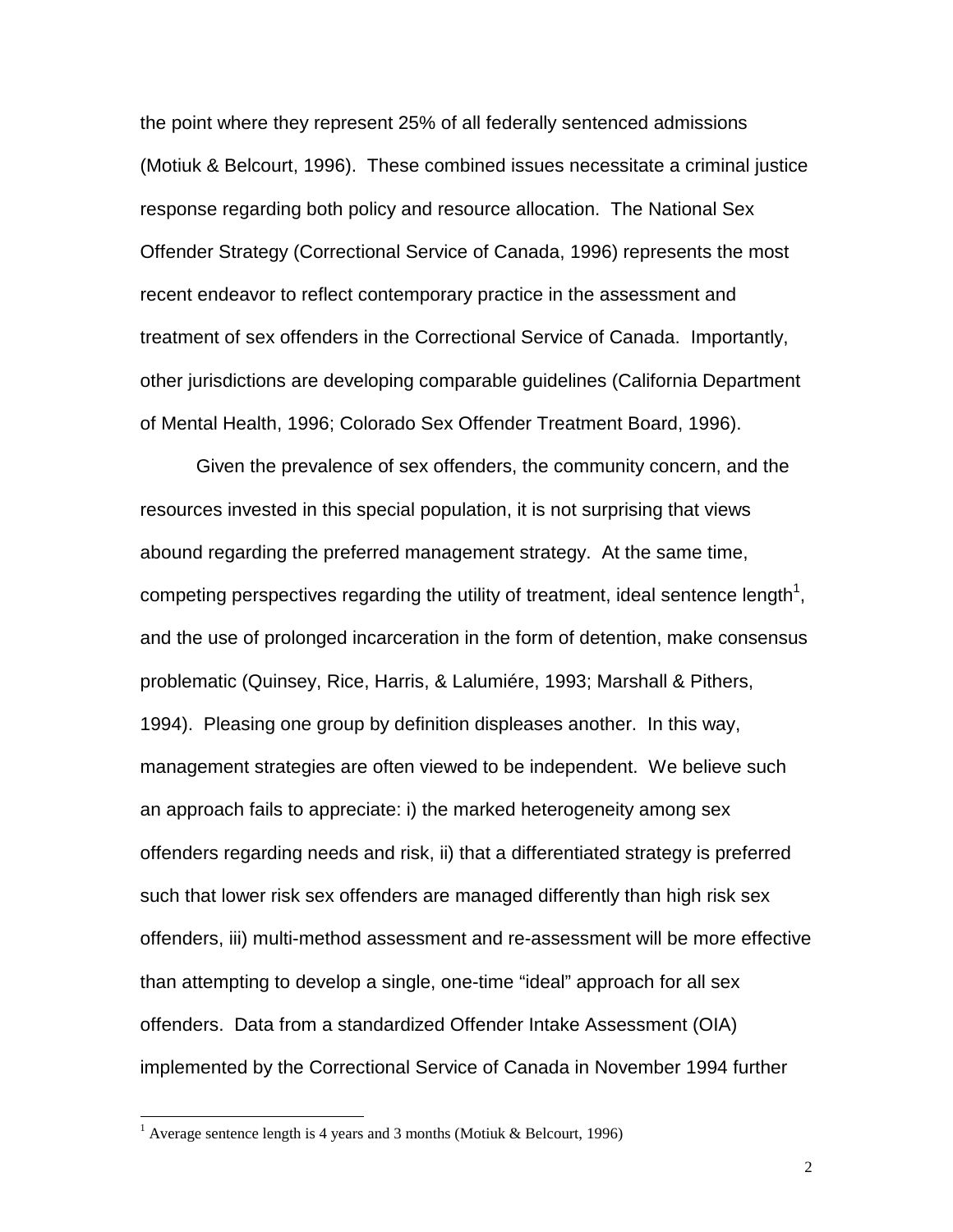confirms that sex offenders and non-sex offenders differ with respect to some important risk factors and treatment responsivity variables (Motiuk, 1995).

A review of some statistics regarding all sex offenders *admitted* to federal custody in 1995 highlight this heterogeneity issue. Most sex offenders admitted to federal custody were convicted of a sexual assault (50.2%), or a combination of different types of sex offenses (21.2%). A minority of sex offenders admitted to federal custody were incest offenders (8.4%); extrafamilial child molesters were twice as prevalent (14.9%). A very small proportion (5.3%) of these federal sex offenders had committed other sex offenses such as exhibitionism.

The purpose of this paper is to integrate conceptual models regarding assessment strategies, contemporary intervention, and empirically-derived predictors of sexual or violent recidivism in sex offenders. Several recent reviews are available regarding the assessment and treatment of sex offenders (Blanchette, 1996; Epps, 1996; Marshall, in press). Blanchette's (1996) conclusion is representative: "Sexual aggression is a complexly-determined phenomenon, with varied antecedents and sequelae. Perpetrators of sexual crimes differ in their personal and criminal histories, the circumstances preceding their offenses, their victim age and gender preferences, the attitudes and beliefs that support their deviant behaviour, and the degree to which they have used force or brutality or caused physical harm to their victims. Thus, sexual offenders are a heterogeneous group of individuals, with diverse evaluative and treatment needs" (p.4). Multi-method assessment is also important (Blanchette, 1996; Epps, 1996), with suggestions for psychological testing, physiological assessment of sexual preference, file reviews, behavioral observations, and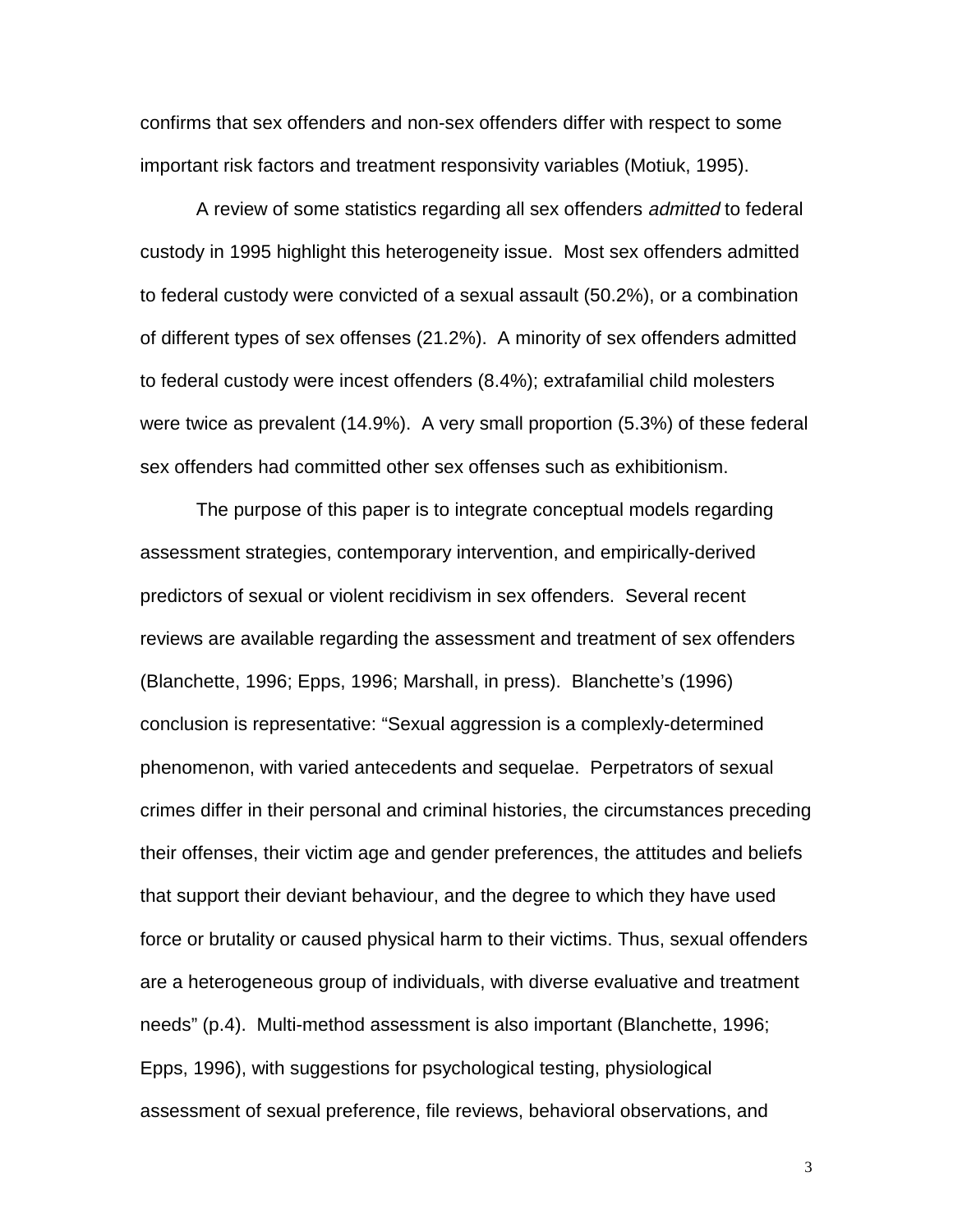clinical interviews. We believe the investigation of systematic, multi-method assessments completed on large numbers of sex offenders can provide clarity, such that a differential assessment of risk is possible.

In terms of treatment, the most highly regarded approach, a cognitive behavioral model employing relapse prevention in high risk situations, is described by Marques and her colleagues (Marques, Nelson, Day, & West, 1994). The predominant principles for intervention (cf Marshall, Laws, & Barbaree, 1990) are well articulated in standards of practice in CSC sex offender treatment programs (CSC, 1996; Williams, 1995). The majority of these CSC programs, however, are recent and lack a sufficient sample size and follow-up period for rigorous analysis. The specific strategy or manner in which treatment information, either positive or negative, is incorporated into risk assessments, however, requires further development (Kennedy & Serin, in press).

Other authors have developed actuarial risk instruments or scales (Harris, Rice, & Quinsey, 1994) as a requisite management strategy. While these results are encouraging, to date the populations used for the development of these scales are highly specific and not representative of the full range of federally sentenced sex offenders. Validation efforts at sites within CSC are ongoing (Furr, 1996; Loza & Dhaliwal, in press). Efforts at applying the risk/need principle to sex offender outcome studies also show merit (Nicholaichuk, 1996). A related theme is the application of meta-analytic techniques to determine effect sizes regarding treatment efficacy (Gendreau, Goggin, & Little, 1996) and recidivism prediction (Hall, 1995; Hanson & Bussiére, 1996). Much of this information has been incorporated into heuristic models which are beginning to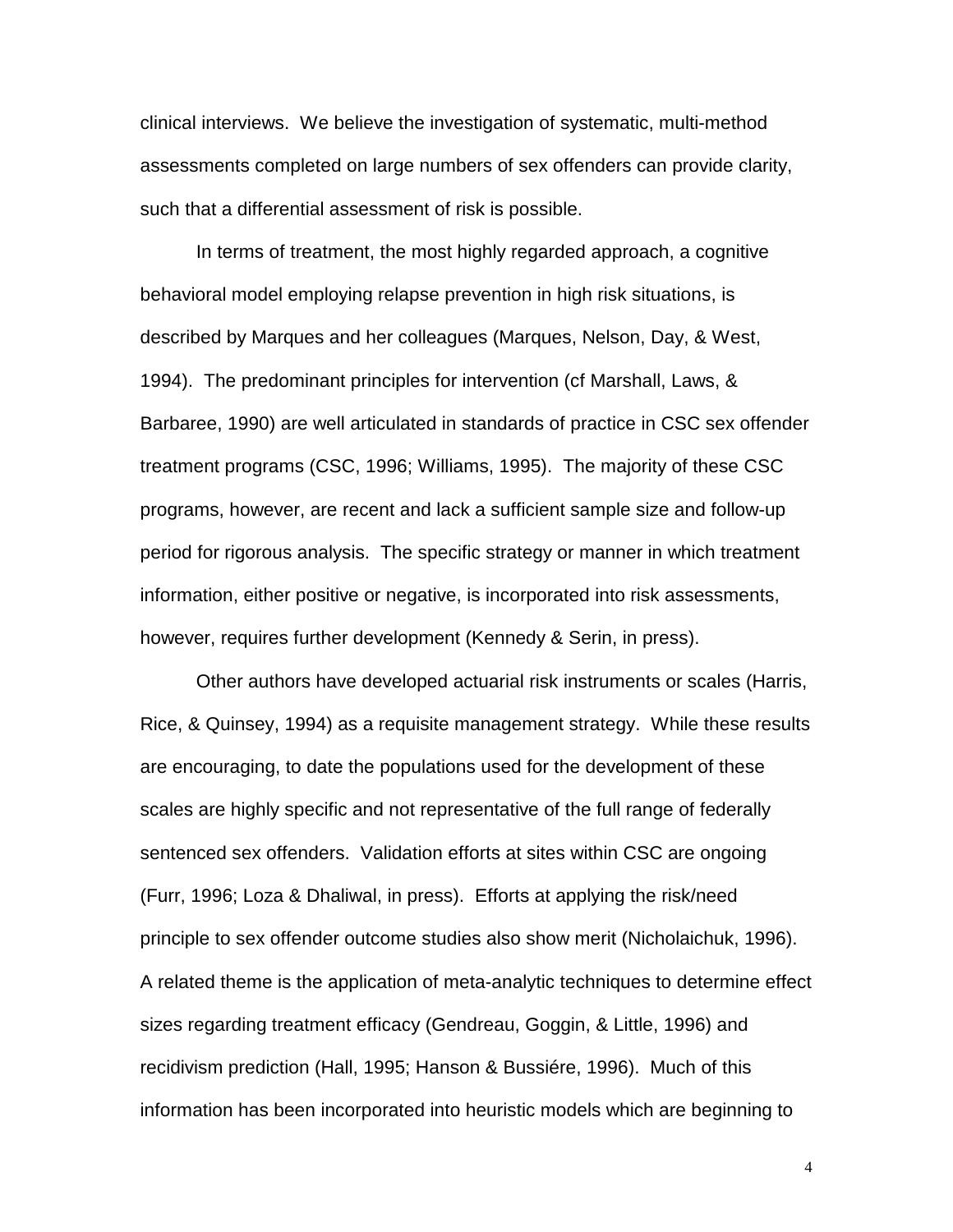emerge to meet the needs of clinicians and decision-makers (Boer, Wilson, Gauthier, & Hart, 1996), but their empirical validation will not be available for some time.

Our goal was to develop a model that represents literature from each of these important areas regarding the management of sex offenders. It is expected that the final model will be generic across types of sex offenders (rapists, child molesters, incest offenders), but will incorporate information specific for these subtypes. In this way, differentiated assessment strategies will potentially be possible. In order to test this model we needed two relatively large samples of sex offenders, preferably one being a treatment sample to evaluate some aspects of treatment efficacy. The assessment sample (n > 800) is from the Millhaven Assessment Unit (MAU) which assesses all sex offenders admitted to the Ontario Region. The treatment sample (n > 450) is from the Warkworth Sexual Behaviour Clinic (WSBC) which has provided cognitive behavioral treatment with a relapse prevention component over the past 8 years.

Our intent is to develop a conceptually-driven risk assessment strategy, test it using the MAU sample, and validate it using the WSBC sample. It is hoped such an approach, by being empirically-informed and aggregating data across sites for increased statistical power, will facilitate the development of a clinically useful strategy. In this way, the initiative is intended to reflect contemporary clinical reality in CSC, but organizes information in a manner that leads to differentiated risk assessment and management of sex offenders.

#### **Development of the Model**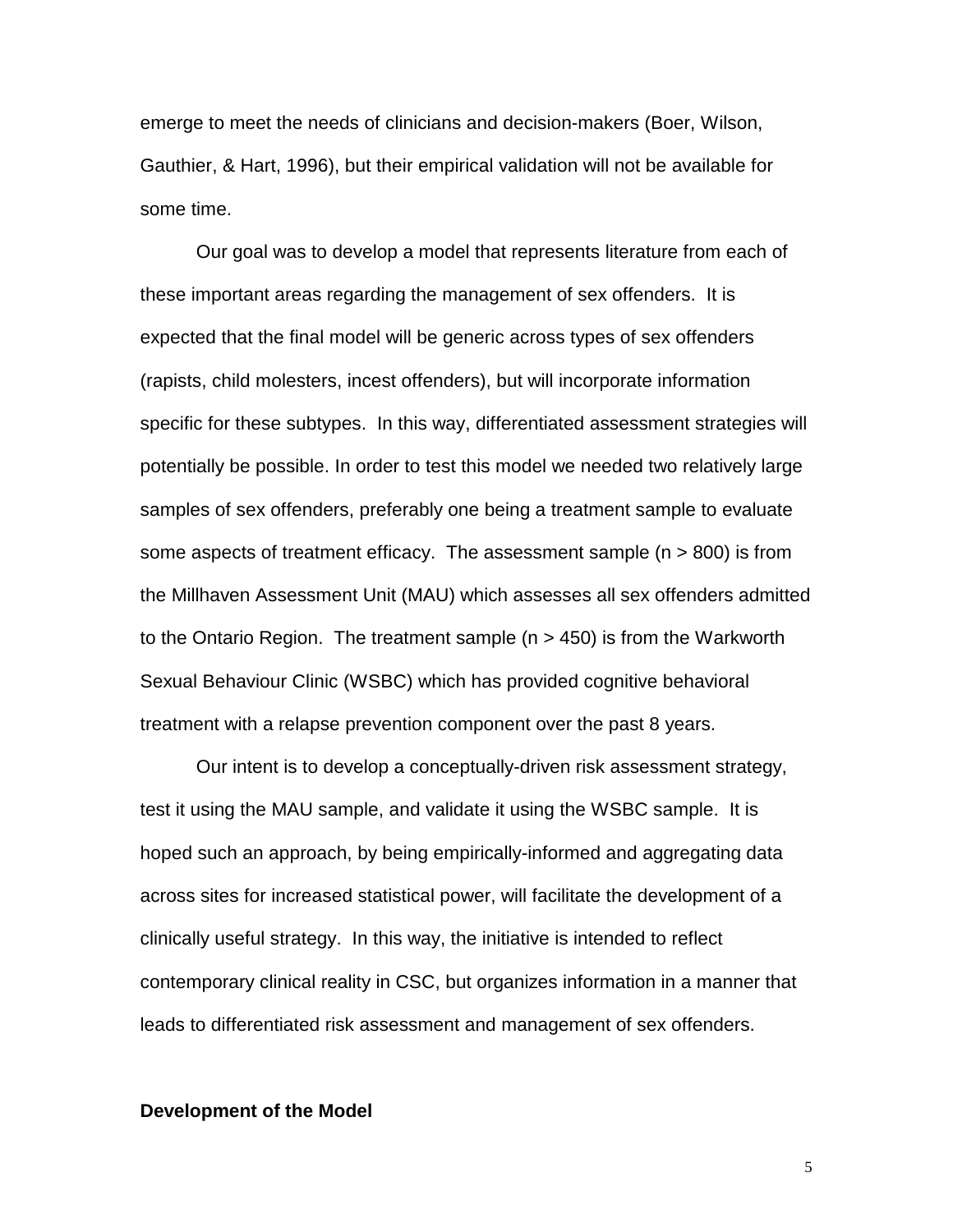Upon reviewing the relevant literature, it was decided to create a two tier model. The first tier reflects core constructs considered central to risk factors in sex offenders: deviant sexual interest and criminality (Knight, Prentky, & Cerce, 1994; Lalumière & Quinsey, 1996). The second tier describes moderating variables: substance abuse; social competence; and, treatment readiness. Within each of these domains it is possible to conceptualize both static and dynamic variables. Similarly, the moderating variables also represent responsivity factors that are expected to have an impact on treatment. Deficiencies in these areas will tend to attenuate positive treatment effects, independent of the assessment strategy employed, i.e., self-report, behavioral observation, interview-based. Also, we hypothesized that classifying offenders according to low or high criminality and low or high deviant sexual interest would be illustrative (cf. Barbaree & Serin, 1993). For instance, we believe that distinguishing offenders in this manner would identify explicit treatment targets that would differ by groups, and that such differentiation would inform treatment responsivity and outcome. Highly criminal and sexually deviant offenders clearly have different needs and risk profiles than low criminal and nonsexually deviant offenders. Criminality and sexual deviance are distinct treatment targets, but may interact in terms of responsivity and risk.

We reviewed the literature related to these domains and selected robust variables for inclusion in our analyses. The domains and the variables proposed for our assessment model are presented in Tables 1 and 2, respectively.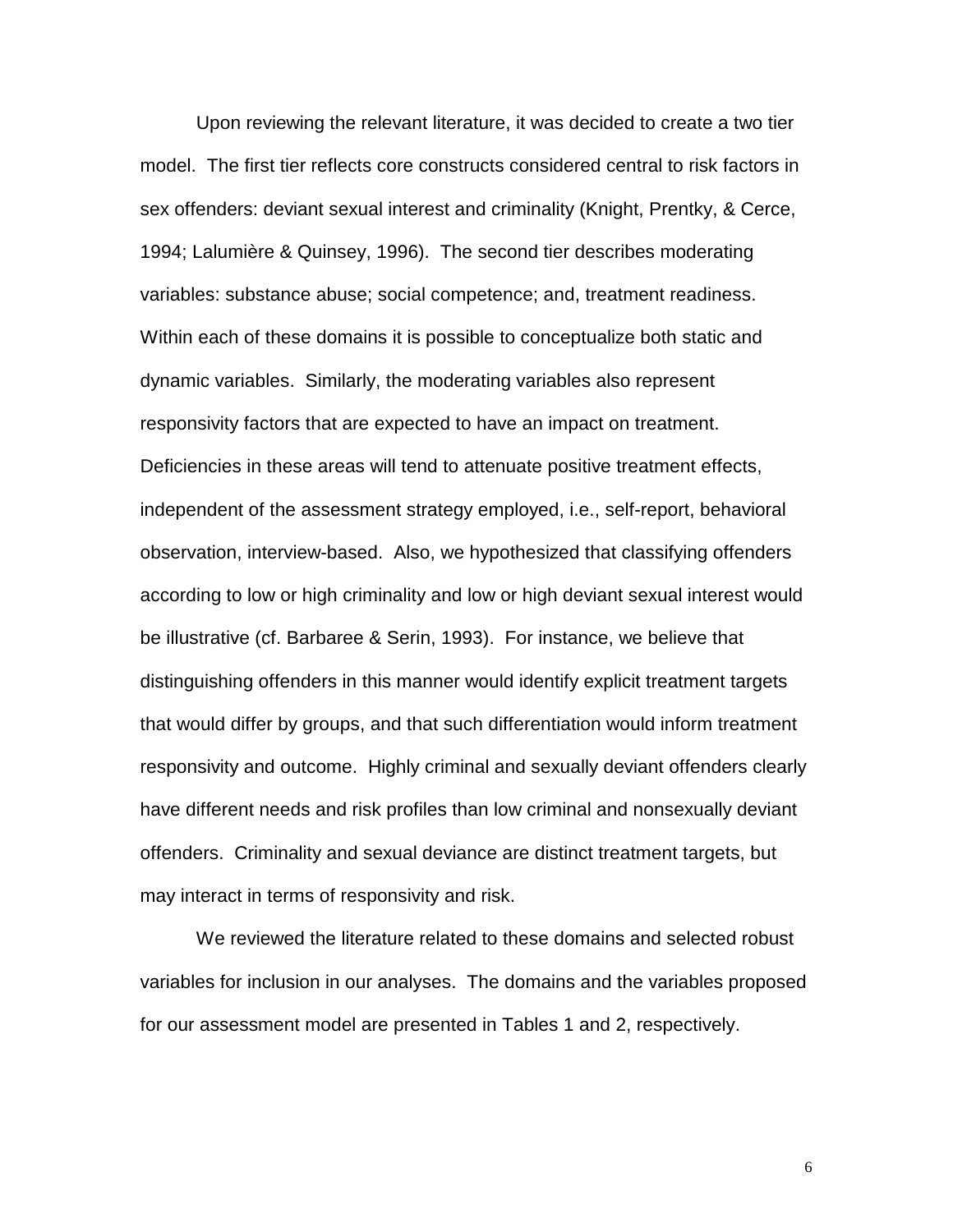## **Table 1**

Central Risk Factors in the Assessment of Sex Offenders

#### **Tier 1**

**Criminality (Attitudes and Behaviour)**

Age at time of index offense Developmental history (juvenile delinquency; early onset behaviour problems; fighting) Employment instability (unrelated to skill) Non-sexual offense history Personality disorder (APD, psychopathy) Criminal attitudes and associations Pervasive anger (constantly angry; assaults; violent fantasies) Prior violent crimes

## **Sexual Deviance**

Prior sexual offense Stranger victim Female child victim \* Early onset of sex offenses Child victim and related \* Male child victim \* Diverse sex crimes (more than 1 type) Phallometric preference (age, gender, violence) Designated as Dangerous Offender **Paraphilias** Sexual preoccupation (fantasy, drive) Sexual compulsivity Pornography Offense planning, grooming

Variables coded with an asterisk are specific to type of sex offender and will only be used for the child victim analyses.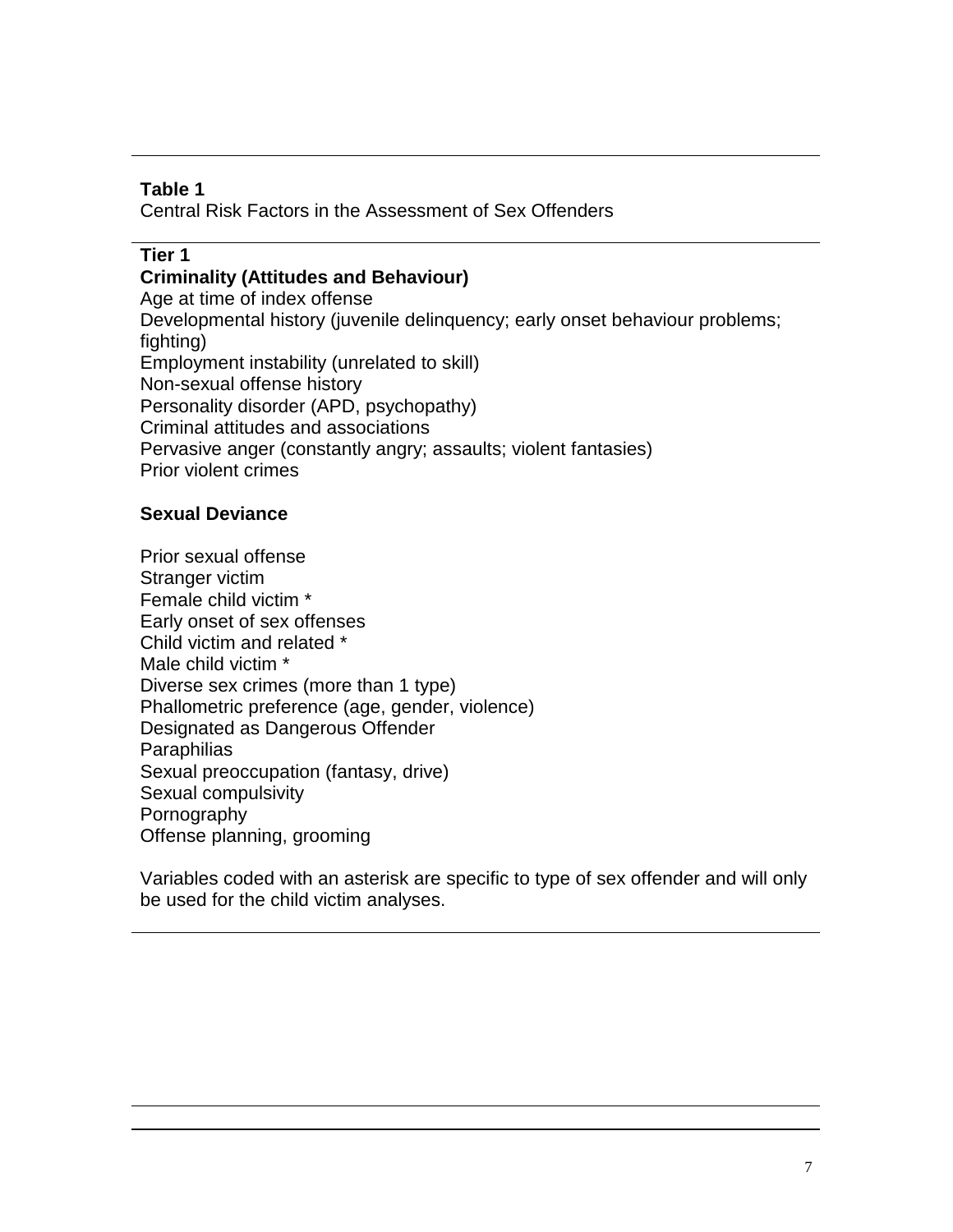## **Table 2**

Moderating Risk Factors in the Assessment of Sex Offenders

## **Tier 2**

## **Social Competence**

Developmental history (poor with both parents) Employment instability (performance problems not impulsivity) Relationship difficulties Social class (Blishen) and/or occupation Education level (highest grade achieved) Marital status IQ estimate (Shipley)

#### **Substance Abuse**

Alcohol use during offense Chronic alcohol use (MAST) Drug use during offense Chronic drug use (DAST)

#### **Treatment Readiness**

Poor treatment motivation **Denial** Minimization (victim blame) Prior treatment failures

These variables were selected consensually among the authors, based on empirical support (correlated with sexual recidivism) or clinical utility (impact on treatment response). This list is not unique, as many are represented in various assessment strategies, either partially or fully. Also, the model closely reflects the Multifactorial Assessment of Sex Offender Risk for Reoffense

(MASORR; Barbaree et al, 1996). We wondered if the conceptualization of risk according to 2 core dimensions (criminality and deviant sexual interest) might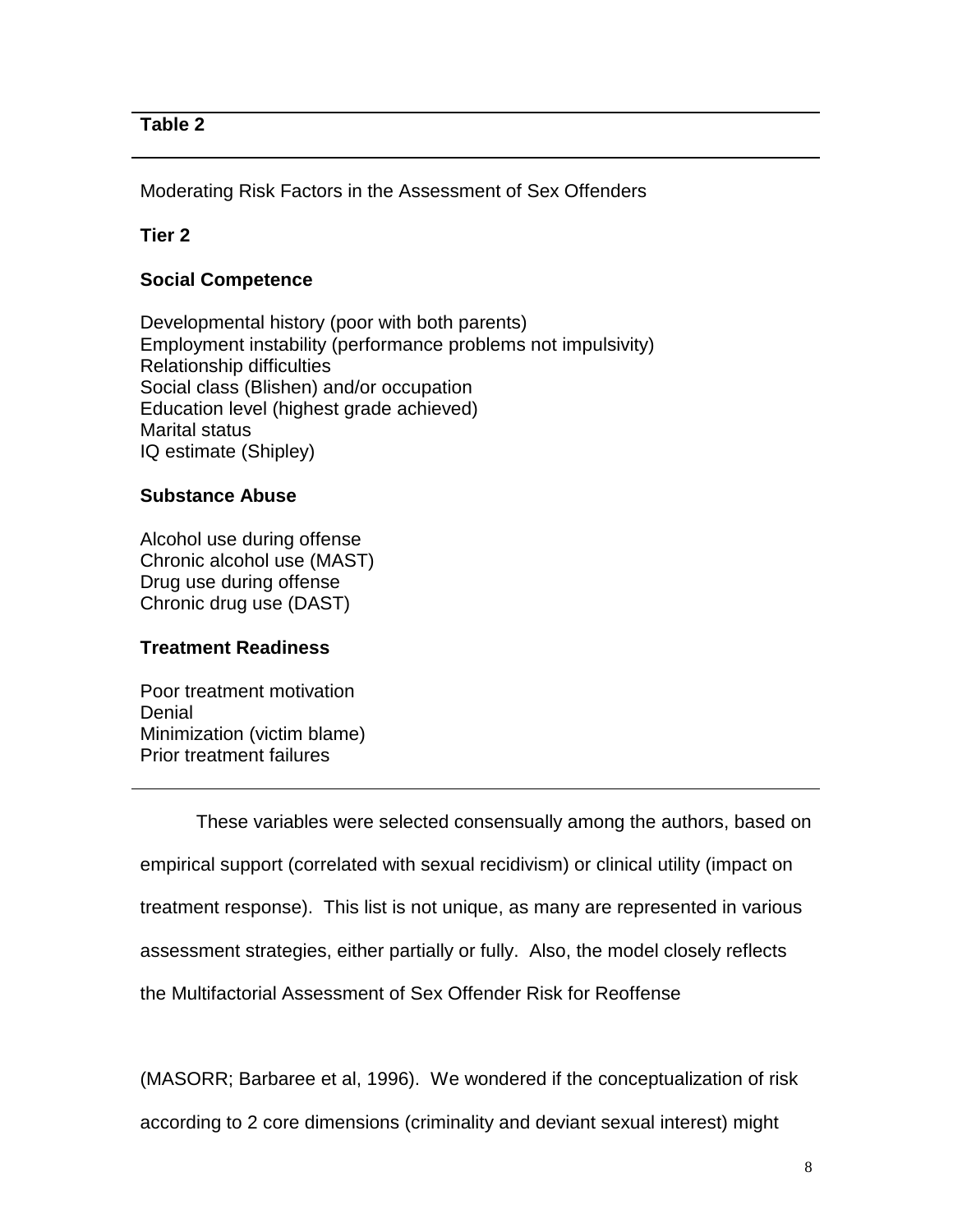facilitate the identification of pathways along which sex offenders differ (Seto & Barbaree, in press). Further, moderating variables are expected to further differentiate offenders according to estimates of risk. The conceptual depiction of this risk assessment model is presented in Figure 1.

\_\_\_\_\_\_\_\_\_\_\_\_\_\_\_\_\_\_\_\_\_\_\_\_\_\_\_\_\_\_\_\_\_\_\_\_\_\_\_\_\_\_\_\_\_\_\_\_\_\_\_\_\_\_\_\_\_\_\_\_\_\_\_\_

**Figure 1**



Upon compiling this list of variables, we needed to determine the extent to which explicit or proxy measures for each are available in each of the databases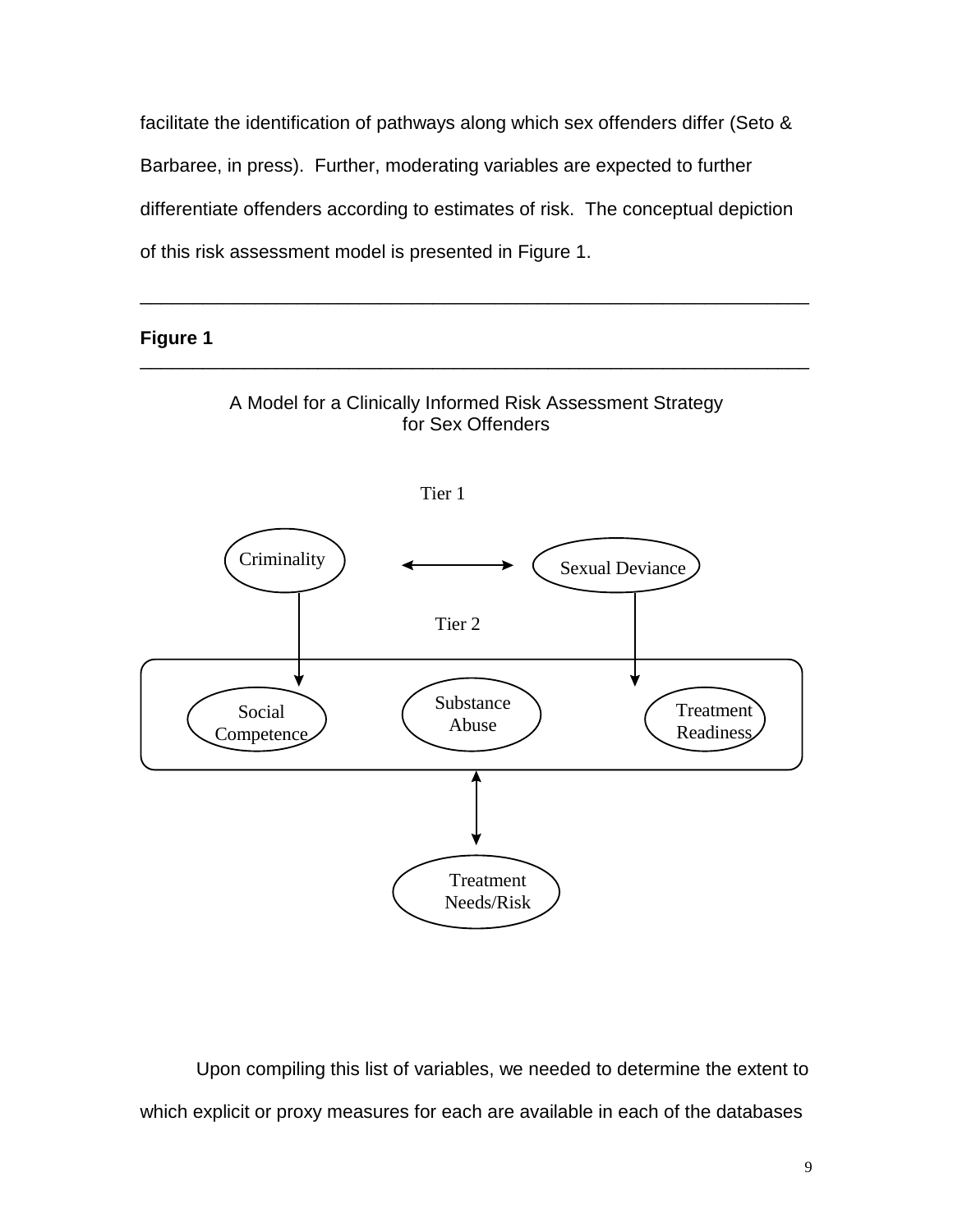(MAU & WSBC). Fortunately,the vast majority of the variables are reflected in the existing assessment approaches at MAU and WSBC, although some variables are measured differently in each. In developing scoring criteria for each of the variables in Tables 1 and 2, there were two notable areas where the proxy measures might be considered marginal. Existing measures in the MAU and WSBC databases for criminal attitudes and associations and sexual preoccupation and compulsivity are quite limited. This exercise in itself was therefore useful as it identified domains where more detailed assessment would better reflect the conceptual model. This is also consistent with the long term intent to use these analyses to inform both sites regarding a standardized assessment protocol.

Although this model provides a clinical assessment protocol consistent with standards of practice (CSC, 1996), the initial focus was to determine their relative contribution to the assessment of risk for different types of sex offenders.

Having determined which variables are significantly related to sex offender risk, we can then turn to the question of differential assessment. First, do different variables postdict different types of sex offenders? Second, do different domains (high/low criminality and deviant sexual interest) postdict different types of sex offenders? Third, do different domains (high/low criminality and deviant sexual interest) predict sex offender recidivism? Fourth, are moderating variables constant across types of sex offenders and domains?

#### **Data Analysis Strategy**

These questions then led to the development of a series of specific analyses of the data which we intend to complete over the coming months. First,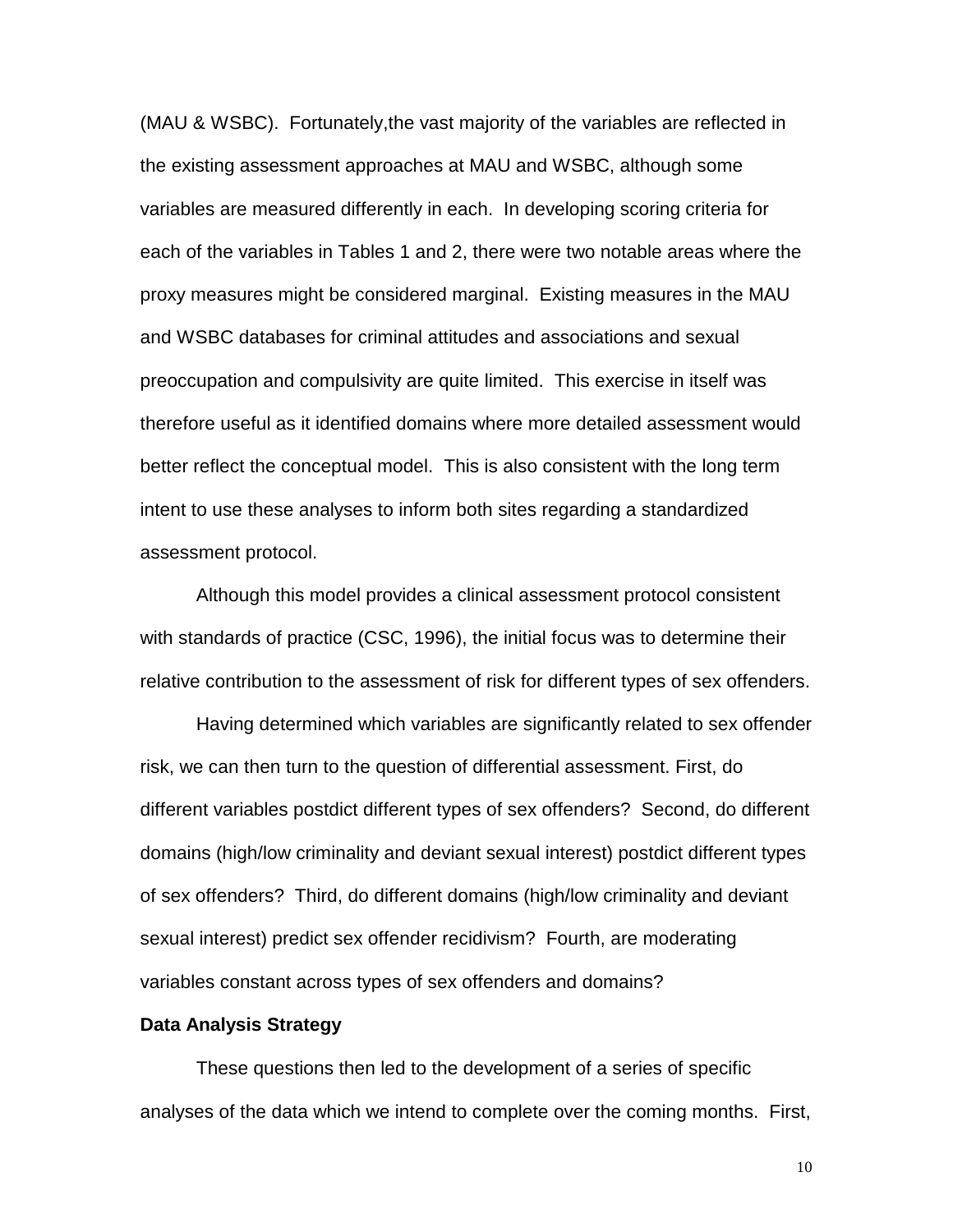to determine the utility of a case differentiated assessment strategy, we will to attempt to classify each type of sex offender (incest, extrafamilial child molester, sexual assault against adult) using the variables described in Appendix 1. The large sample size will permit dividing the MAU database into 2 groups of 400, a construction and validation sample. These classification analyses will be completed on the first MAU sample, the construction sample, then validated on the second sample. The surviving variables from this second step will be applied to the WSBC sample of 475 cases. This final set of variables will represent the empirically-derived assessment protocol.

The next series of analyses are intended to determine whether distinguishing among each type of sex offender according to level (median split) of criminality and sexual deviance, yields unique groups according to the influence of the moderating variables. Defining groups according to low or high on criminality and sexual deviance yields 4 groups - low criminality and low sexual deviance, low criminality and high sexual deviance, high criminality and low sexual deviance, high criminality and high sexual deviance. Comparisons using analyses of variance for each moderator variable (social competence, substance abuse, and treatment responsivity) for each type of sex offender (incest, child molester, rapist) will indicate the utility of such a risk assessment strategy.

Lastly, the findings from the first classification analyses (postdiction) provide empirical support for the differential application of these selected variables to the outcome data to determine their incremental predictive validity. Initially these analyses will investigate the relationship to treatment participation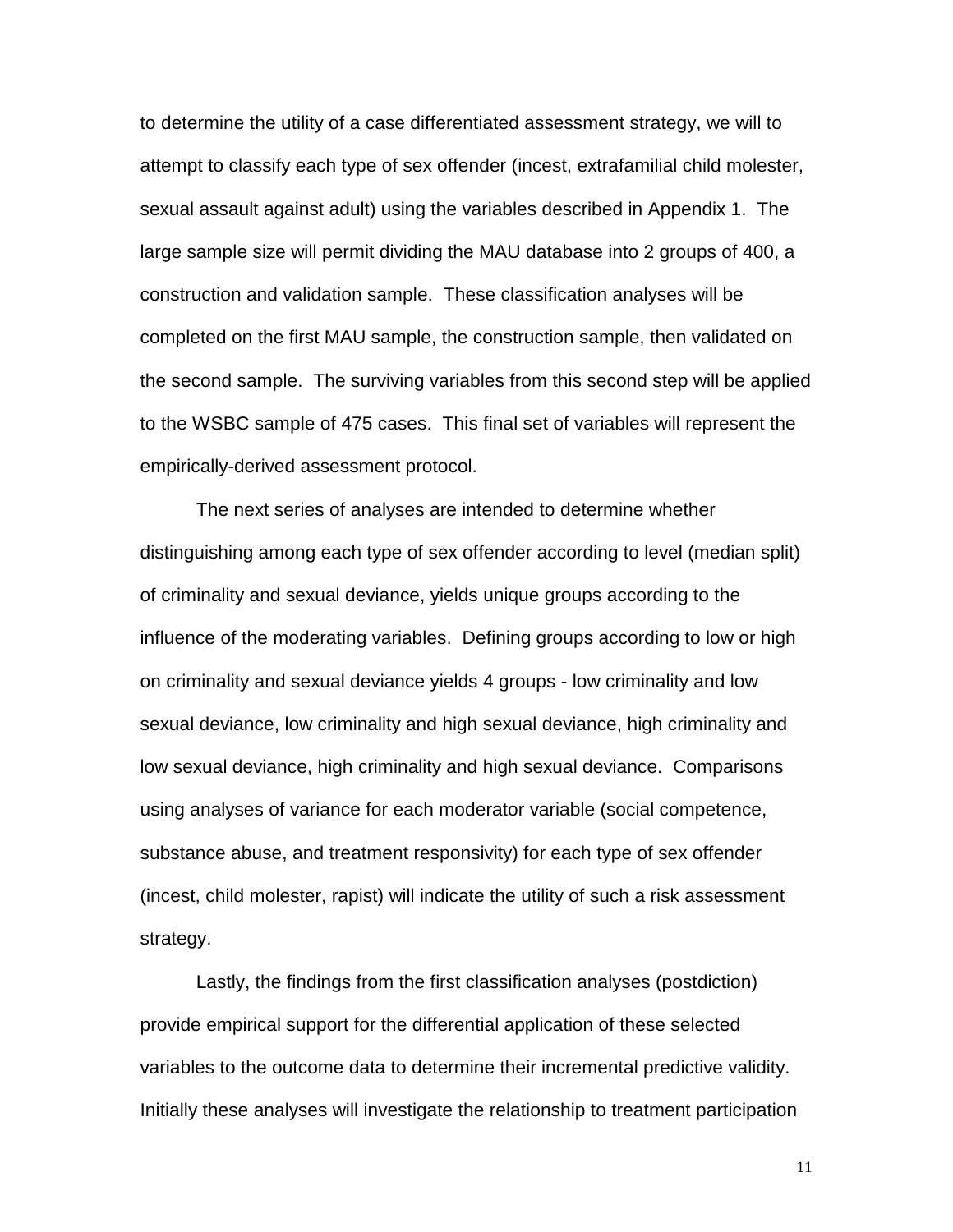variables and changed scores in clinically assessed risk, pre and post-treatment. Next, the relationship with recidivism data will be investigated, including any failure, violent failure, and sexual recidivism. The base rates for the latter two dependent measures, however, are quite low, limiting this approach despite the large sample of treated and released offenders (Barbaree, in press).

#### **Summary**

This initiative is important in that it attempts to provide empirical support for the clinical assessment protocols presently recommended in standards for sex offender assessment. Further, by aggregating across samples, we can determine the extent to which a case differentiated assessment for sex offenders is viable. Finally, by employing samples of treated and untreated offenders, we are able to determine the extent to which this case differentiated assessment strategy informs both the identification of treatment needs and treatment outcome. More detailed reports will be completed and distributed as Research Reports as the data are analyzed.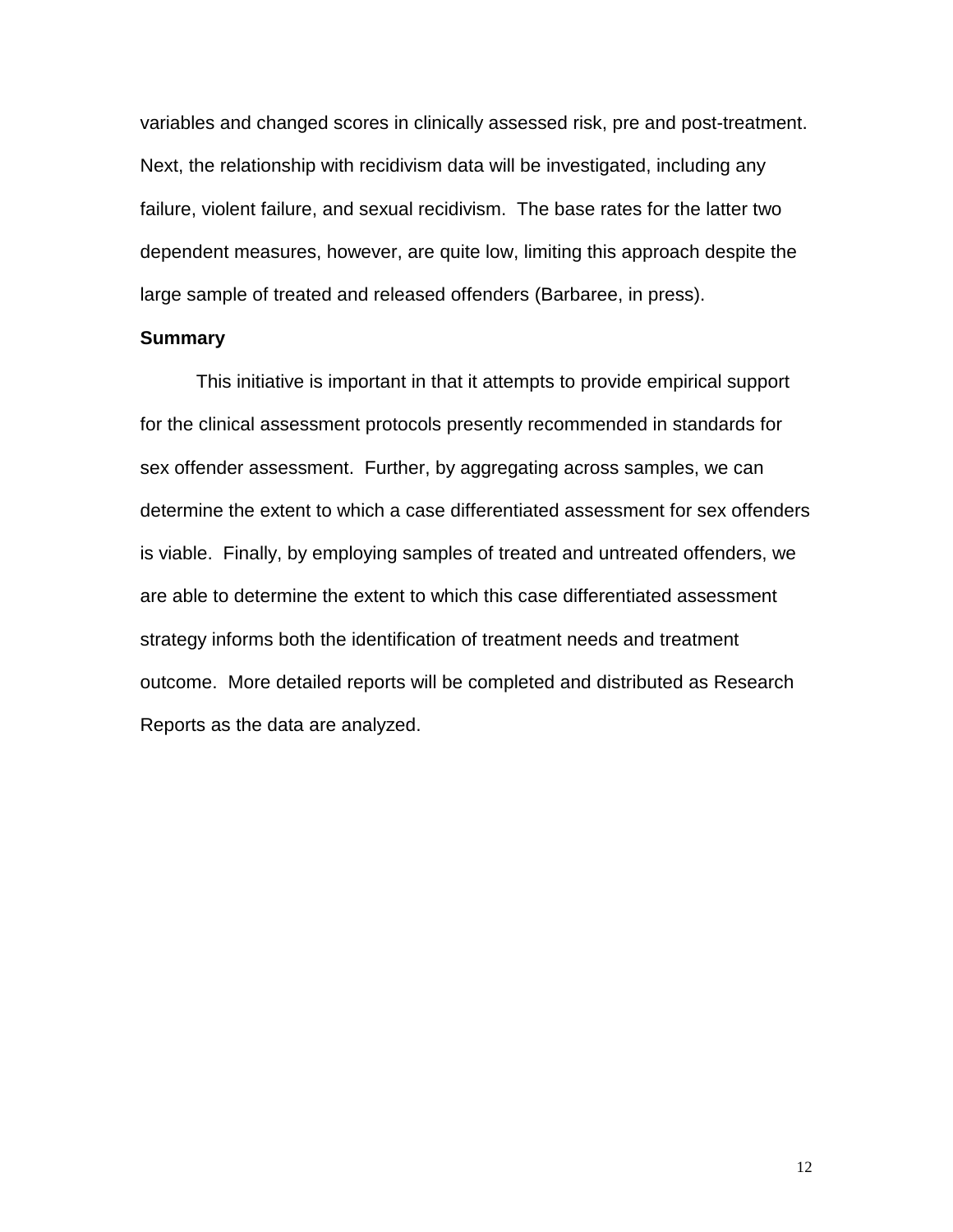#### References

- Barbaree, H. E. (in press). Evaluating treatment efficacy with sex offenders: The insensitivity of recidivism studies to treatment effects. Sexual Abuse: A Journal of Research and Treatment.
- Barbaree, H. E. & Serin, R. C (1993). The role of male sexual arousal during rape in various rapist subtypes. In G. Hall and R. Hirschman (Eds.). Sexual aggression: Issues in etiology, assessment, treatment, and policy, (pp. 99-114). Washington D.C.: Hemisphere Publishing Corporation.
- Barbaree, H. E., Seto, M. C., & Maric, A. (1996). Sex offender characteristics, response to treatment, and correctional release decisions at the Warkworth Sexual Behaviour Clinic. Research Report, Forensic Division, Clarke Institute of Psychiatry.
- Blanchette, K. (1996). Sex offender assessment, treatment, and recidivism: A literature review. Research Report R-48. Ottawa: Correctional Service of Canada.
- Boer, D. P., Wilson, R. J., Gauthier, C. M., & Hart, S. D. (1996). Assessing risk for sexual violence: Guidelines for clinical practice. Paper presented at the Association for Treatment of Sexual Abusers, Chicago.
- California Department of Mental Health (1996). WIC 6600 Civil Commitment Program. California.
- Colorado Sex Offender Treatment Board (1996). Standards and guidelines for the assessment, evaluation, treatment, and behavioral monitoring of adult sex offenders. Denver, CO: Colorado Department of Public Safety, Division of Criminal Justice.
- Correctional Service of Canada (1996). Standards and guidelines for the provision of services to sex offenders. Ottawa, Canada.
- Epps, K. (1996). Sex Offenders. In C. R. Hollin (Ed.). Working with Offenders: Psychological practice in offender rehabilitation. Toronto: Wiley & Sons Ltd.
- Furr, K. (1996). Actuarial prediction of violent or sexual recidivism among sex offenders: Application to federally incarcerated sex offenders. Unpublished manuscript.
- Gendreau, P. Goggin, C., & Little, T. (1996). Predicting adult offender recidivism: What works. User Report: 1996-07, Ottawa: Solicitor General of Canada.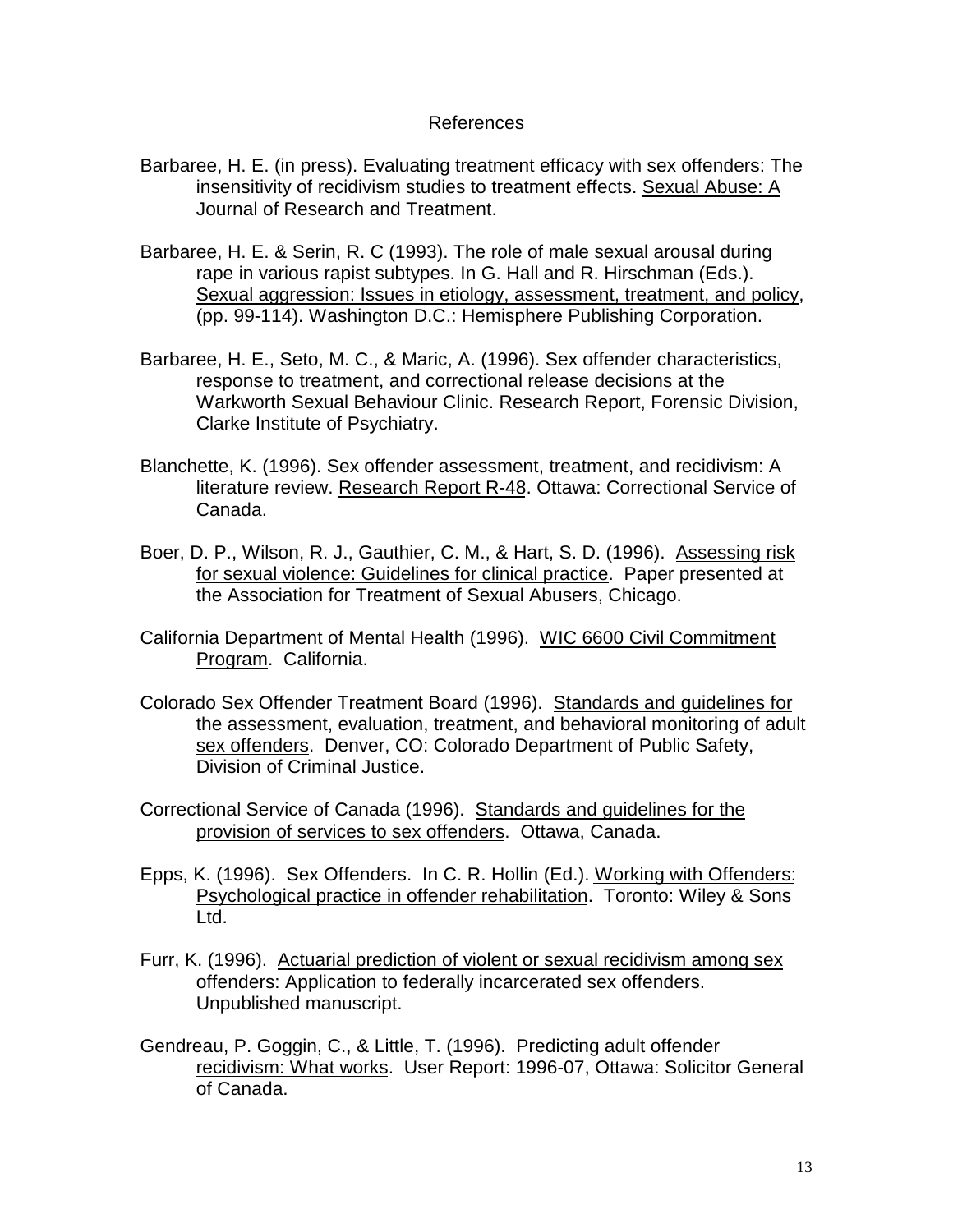- Hanson, R. K. & Bussière, M. T. (1996). Predictors of sexual offender recidivism: A meta-analysis. User Report: 1996-04, Ottawa: Solicitor General of Canada.
- Hanson, R. K. , Steffy, R. A., & Gauthier, R. (1993). Long-term recidivism of child molesters. Journal of Consulting and Clinical Psychology, 61, 646- 652.
- Kennedy, S. M. & Serin, R. C. (1996). Treatment readiness and responsivity: Contributing to effective correctional intervention. Presented at the International Community Corrections Association Conference, Austin, Texas.
- Lalumière, M. L. & Quinsey, V. L. (1996). Sexual deviance, antisociality, mating effort, and the use of sexually coercive behaviors. Personality and Individual Differences, 21, 33-48.
- Loza, W. & Dhaliwal, G. (in press). Psychometric evaluation of the Risk Assessment Guide (RAG): A tool for assessing violent recidivism. Journal of Interpersonal Violence.
- Marques, J. K., Day, D. M., Nelson, C., & West, M. A. (1994). Effects of cognitive-behavioral treatment on sex offender recidivism: Preliminary results of a longitudinal study. Criminal Justice and Behavior, 21, 28-54.
- Marshall, W. L. (in press). Sexual Disorders. In S. M. Turner and M. Hersen (Eds.), Adult Psychopathology and Diagnosis (Third Edition).
- Marshall, W. L., Laws, D. R., & Barbaree, H. E. (1990). Handbook of sexual assault: Issues, theories, and treatment of the offender. New York: Plenum Press.
- Marshall, W. L. & Pithers, W. D. (1994). A reconsideration of treatment outcome with sex offenders. Criminal Justice and Behavior, 21,(1), 10-27.
- Motiuk, L. L. (1995). Assessing sex offenders for responsivity. Paper presented at the Association for Treatment of Sexual Abusers, New Orleans.
- Motiuk, L. L. & Brown, S. L. (1996). Factors related to recidivism among released federal sex offenders. Paper presented at the XXVI International Congress of Psychology, Montreal, Canada.
- Motiuk, L. L. & Belcourt, R. (1996). Profiling the Canadian federal sex offender population. Forum on Corrections Research, 8, (2), 3-7.
- Nicholaichuk, T. P. (1996). Sex offender treatment priority: An illustration of the risk/need principle. Forum on Corrections Research, 8 (2), 30-32.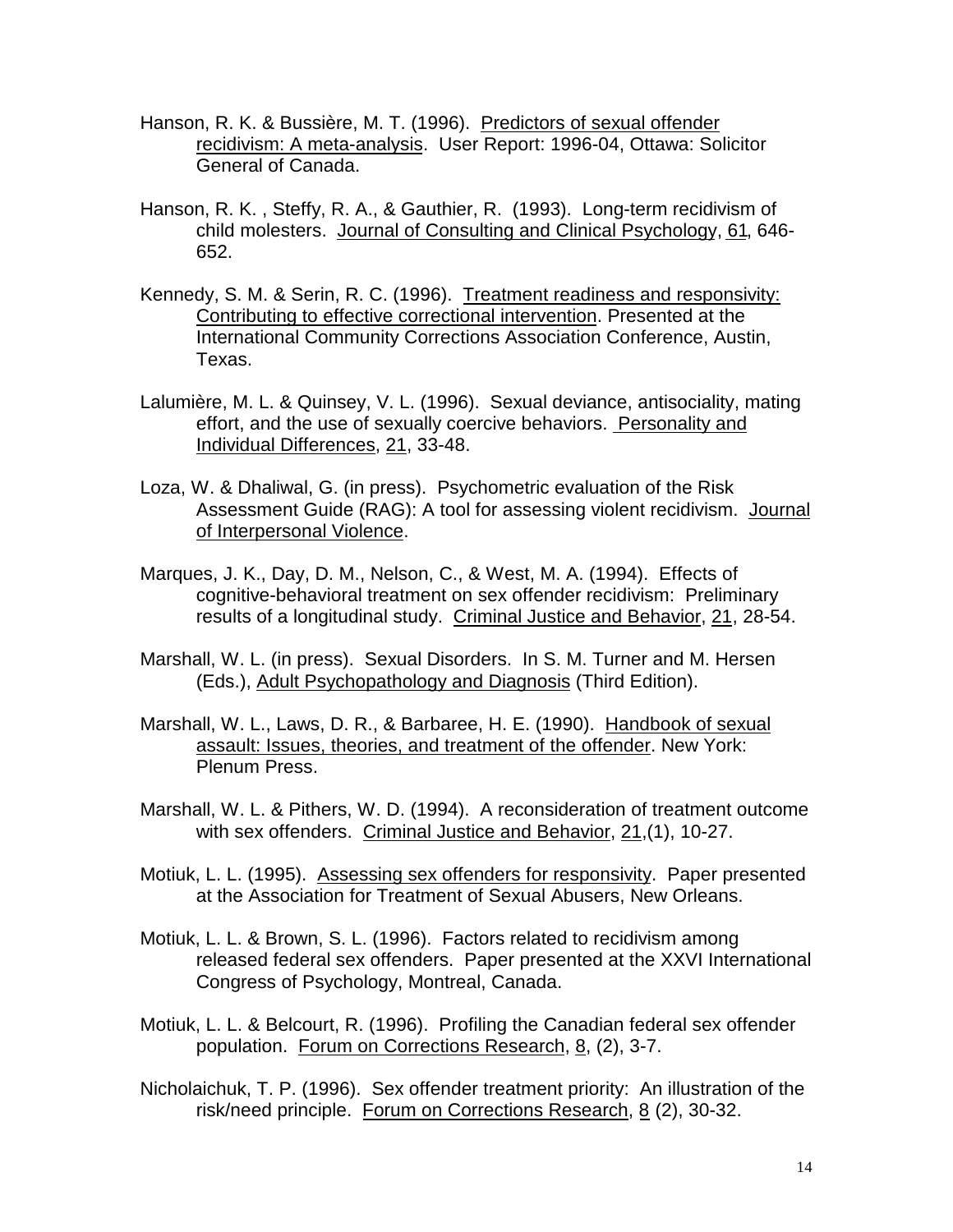- Quinsey, V. L., Rice, M. E., Harris, G. T., and Lalumière, M. L. (1993). Assessing treatment efficacy in outcome studies of sex offenders. Journal of Interpersonal Violence, 8, 512-523.
- Seto, M. C. & Barbaree, H. E. (in press). Sexual aggression as antisocial behavior: A developmental model. In D. Stoff, J. Brieling, & J. D. Maser (Eds.)., Handbook of antisocial behavior. New York: Wiley.
- Williams, S. M. (1995). Sex offender assessment guidelines. In T. A. Leis, L. L. Motiuk, & J. R. P. Ogloff (Eds.). Forensic psychology: Policy and Practice in Corrections. (pp. 122-131). Correctional Service of Canada: Ottawa.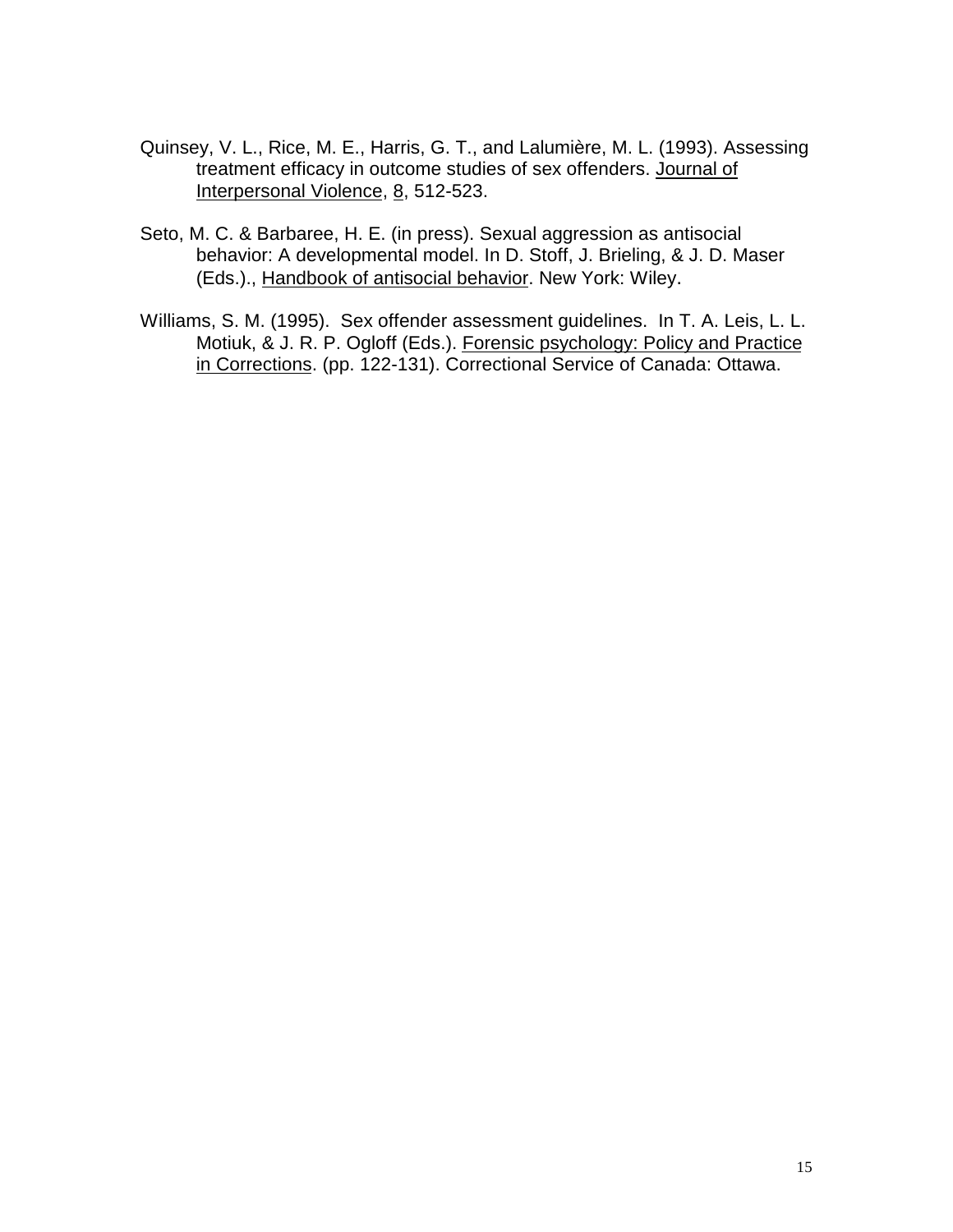# **Appendix 1**

**Criminality** 

Coding of Variables

| C1. Age at index offense.                                                                                                                                                                                                     |                                                                |
|-------------------------------------------------------------------------------------------------------------------------------------------------------------------------------------------------------------------------------|----------------------------------------------------------------|
| C2. Developmental history: Composite score                                                                                                                                                                                    |                                                                |
| 1) Trouble as a juvenile (age 13-17)<br>2) Trouble with police as a child<br>3) Juvenile conviction<br>4) Conduct disorder<br>5) Early onset of problem behavior (< age 13)<br>6) History of fighting as a child $(<$ age 13) | No/Yes (0/1)<br>No/Yes<br>No/Yes<br>No/Yes<br>No/Yes<br>No/Yes |
| C3. Employment instability (unrelated to skill):<br>Number of times quit a job without another one to go to.                                                                                                                  |                                                                |
| C4. Nonsexual offense history:<br>1) Number of nonsexual convictions<br>2) Criminal versatility (PCL-R item 20) ) versus 1 or 2                                                                                               |                                                                |
| C5. Personality disorder (APD, psychopathy) PCL-R score                                                                                                                                                                       |                                                                |
| C6. Criminal attitudes and associations (no acceptable measure)                                                                                                                                                               |                                                                |
| C7. Pervasive anger (constantly angry; assaults; violent fantasies)                                                                                                                                                           |                                                                |
| 1) PCL-R item 10<br>2) Instrumentality $(1-4 = 0; 5 \& 6 = 1)$<br>(1=no force or coercion; 2=coercion, no force; 3=coercion,<br>minimal force; 4=just sufficient force; 5=excessive force;<br>6=brutal, extreme force)        |                                                                |
| C8. Number of prior nonsexual violent crimes                                                                                                                                                                                  |                                                                |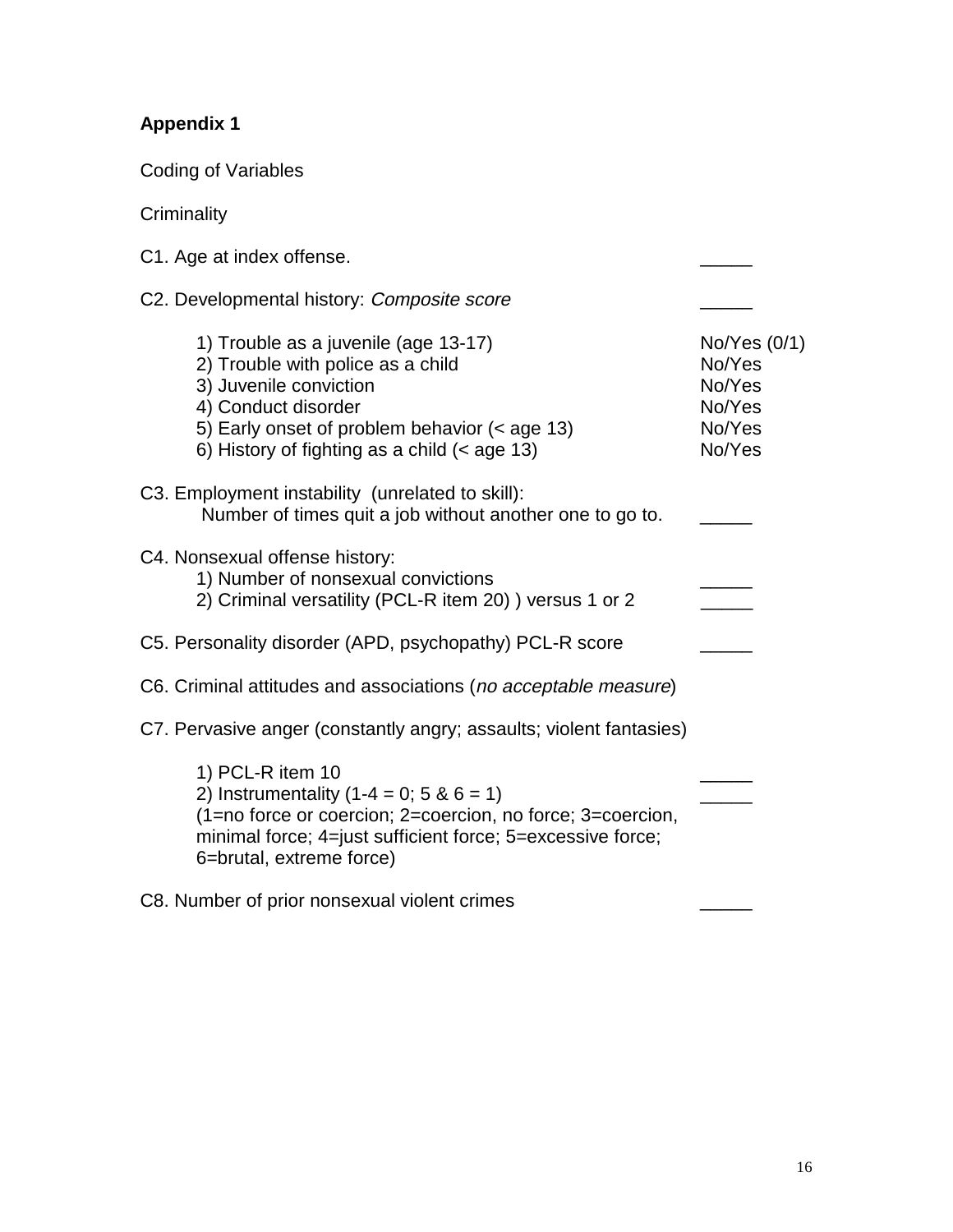## **Sexual Deviance**

| SD1. Number of prior sexual offenses                                                                                                  |        |
|---------------------------------------------------------------------------------------------------------------------------------------|--------|
| SD2. Stranger victim                                                                                                                  | No/Yes |
| SD3. Number of female child victims *                                                                                                 |        |
| SD4. Early onset of sex offenses<br>(age first involved in sex offenses < age 19)                                                     | No/Yes |
| SD5. Relationship to child victim *<br>(biological = 1; step = 2; other = 3)                                                          |        |
| SD6. Number of male child victims *                                                                                                   |        |
| SD7. Diverse sex crimes (more than 1 type)<br>(child and adult victims)                                                               | No/Yes |
| SD8. Phallometric preference (deviance index score)                                                                                   |        |
| SD9. Designated as Dangerous Offender                                                                                                 | No/Yes |
| SD10. Paraphilias                                                                                                                     | No/Yes |
| SD11. Sexual preoccupation (fantasy, drive); Sexual compulsivity<br>Pornography;<br>Proxy meaure (PCL-R item 11)                      |        |
| SD12. Offense planning, grooming<br>(No planning = 1; planned offense, not victim = 2;<br>planned offense and selected victim $= 3$ ) |        |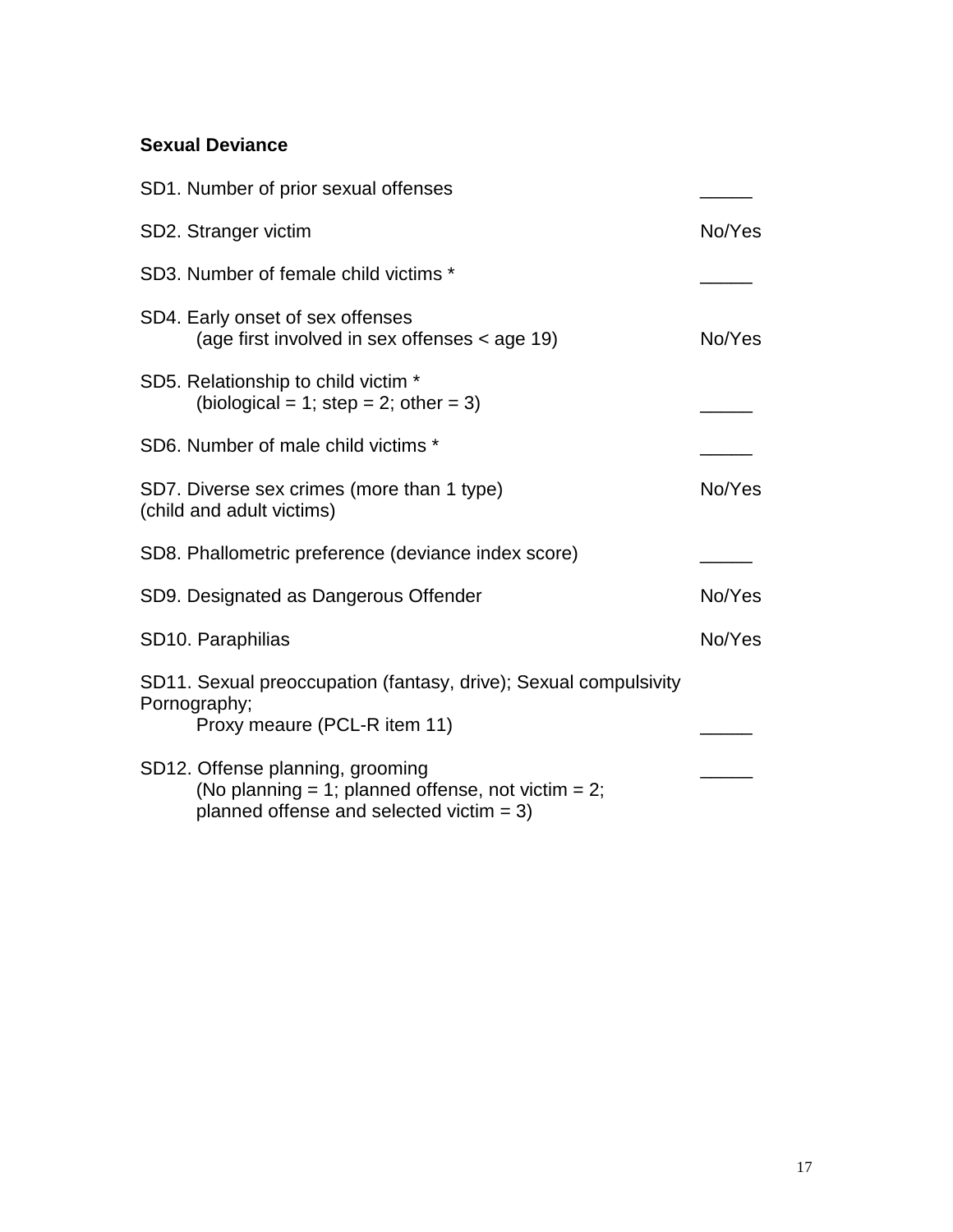# **Social Competence**

| SC1. Marital status at index offense<br>(never married = 1; separate or divorced = 2; widowed = 3;<br>married = $4$ )        |  |
|------------------------------------------------------------------------------------------------------------------------------|--|
| SC2. Developmental history (poor with both parents)<br>(poor - abuse or neglect = 1; average - for $SES = 2$ ;<br>$good = 3$ |  |
| SC3. Employment instability (performance problems not impulsivity)<br>Number of times fired                                  |  |
| SC4. Relationship difficulties<br>Length of longest relationship<br>Number of partners                                       |  |
| SC5. Social class (Blishen score) and/or occupation                                                                          |  |
| <b>SC6. Education level</b><br>(highest grade achieved 1-13, plus a score of 1 for<br>each year postsecondary)               |  |
| SC7. IQ estimate<br>(well below average = 1; average = 2;<br>well above average $= 3$ )                                      |  |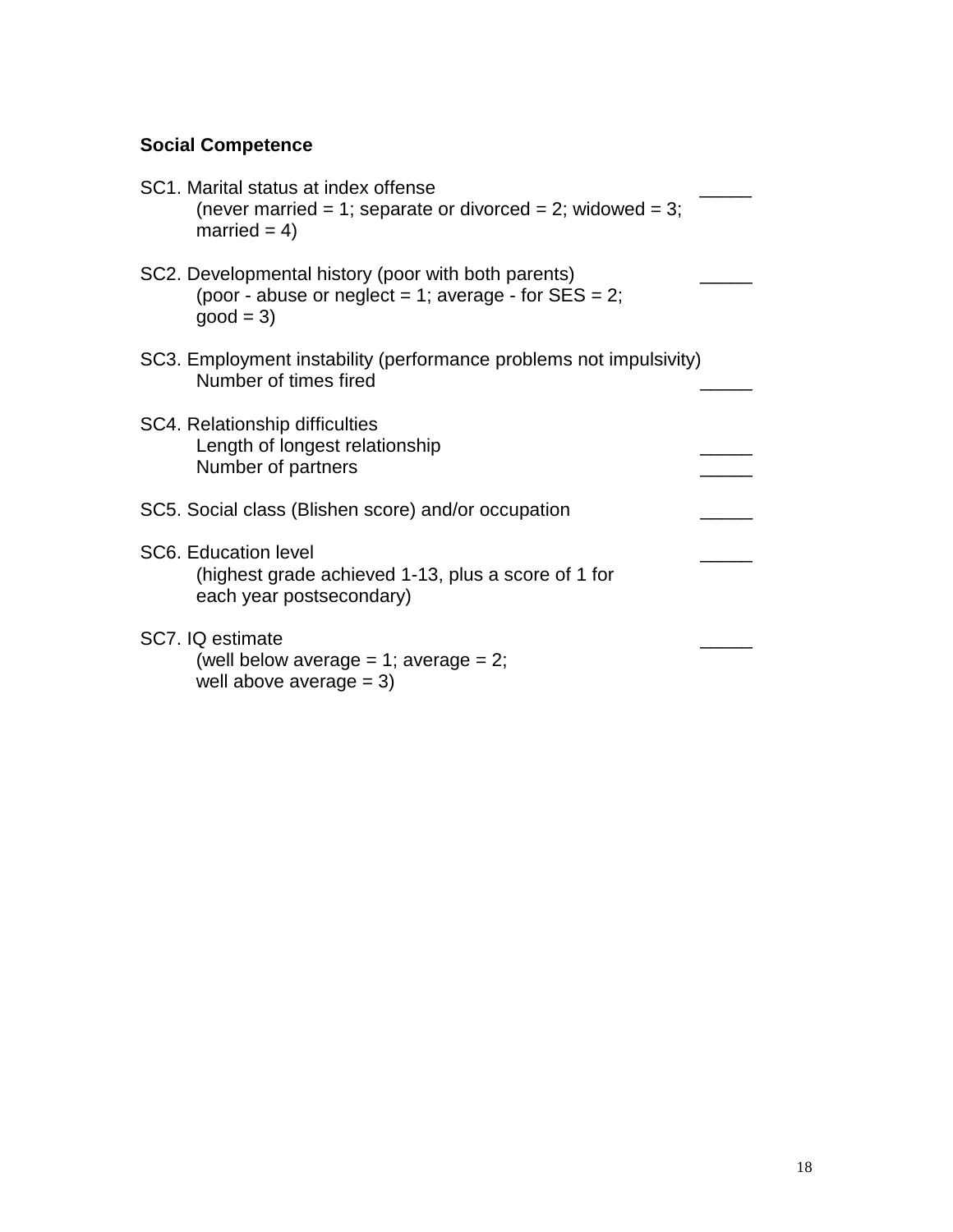## **Substance Abuse**

| SA1. Alcohol use during offense | No/Yes |
|---------------------------------|--------|
| SA2. Chronic alcohol use (MAST) | No/Yes |
| SA3. Drug use during offense    | No/Yes |
| SA4. Chronic drug use (DAST)    | No/Yes |
| SA5. Age first used alcohol     |        |
| SA6. Age first used drugs       |        |
| SA7. Alcohol used as a teen     | No/Yes |
| SA8. Alcohol used as an adult   | No/Yes |
| SA9. Drugs used as a teen       | No/Yes |
| SA10. Drugs used as an adult    | No/Yes |